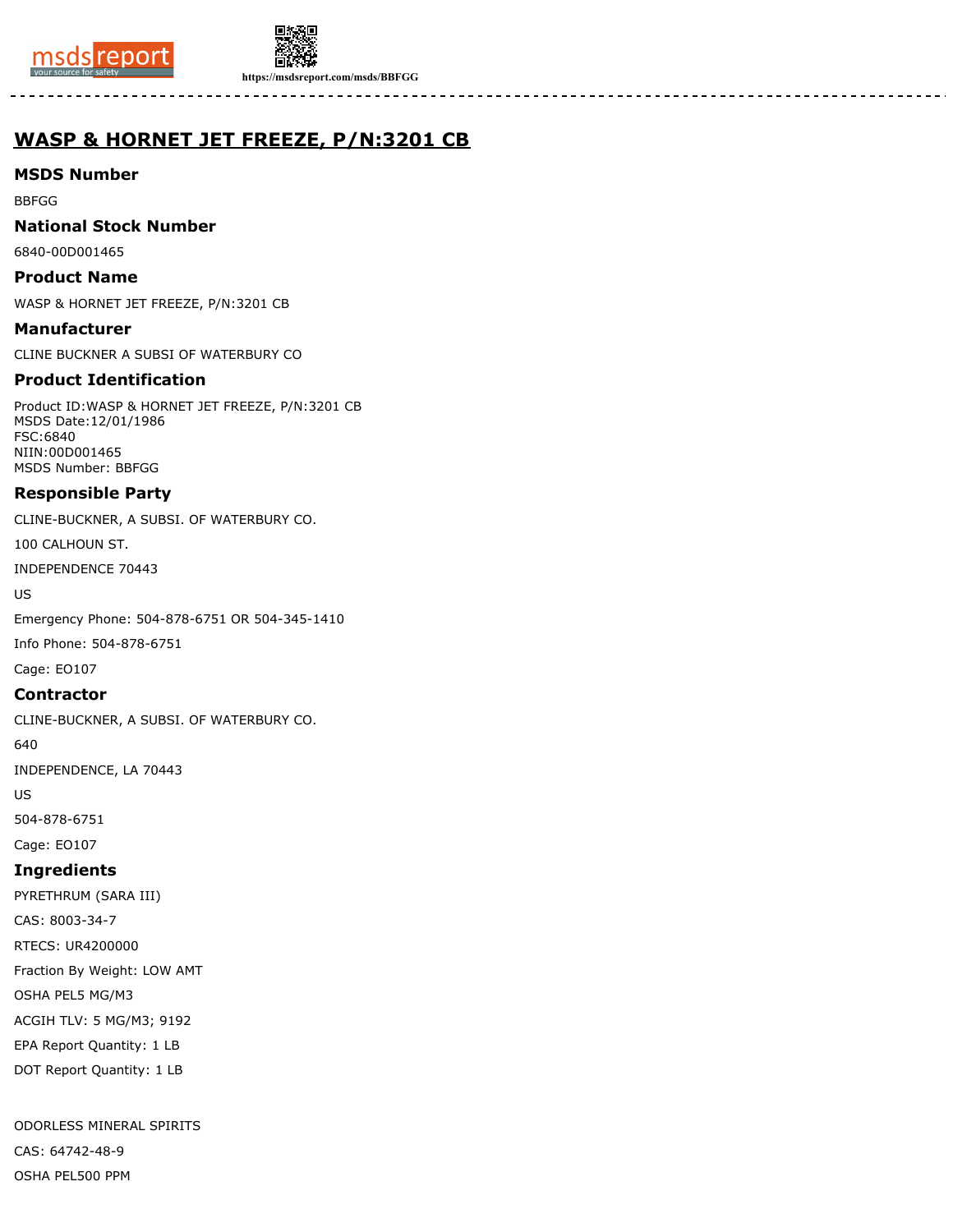

DOT Report Quantity: 1000 LBS



**https://msdsreport.com/msds/BBFGG**

ACGIH TLV: 100 PPM

METHYL CHLOROFORM (1,1,1-TRICHLOROEHANE) (SARA III) CAS: 71-55-6 RTECS: KJ2975000 OSHA PEL350 PPM/450 STEL ACGIH TLV: 350 PPM/450STEL;9192 EPA Report Quantity: 1000 LBS

CARBARYL (1-NAPHTYL,N-METHYL CARBAMATE) CAS: 65-25-2 OSHA PEL5 MG/CUM ACGIH TLV: 5 MG/CUM

CARBON DIOXIDE

CAS: 124-38-9

RTECS: FF6400000

OSHA PEL5000 PPM

ACGIH TLV: 5000PPM/30000STEL;93

METHYLENE CHLORIDE (SARA III)

CAS: 75-09-2

RTECS: PA8050000

OSHA PEL500 PPM/C,1000; Z2

ACGIH TLV: 50 PPM, A2; 9192

EPA Report Quantity: 1000 LBS

DOT Report Quantity: 1000 LBS

#### **Hazards**

Routes of Entry: Inhalation:YES Skin:YES Ingestion:YES Health Hazards Acute and Chronic:METHYLENE CHLORIDE HAS BEEN SHOWN TO INCREASE THE RATE OF SPONTANEOUSLY OCCURING MALIGNANT TUMORS IN ONE STRAIN OF LABORATORY RATS. OTHER ANIMAL STUDIES & HUMAN EPIDEMIOLOGY STUDIES FAILED TO SHOW A T UMORIGENIC RESPONSE. METHYLENE CHLORIDEIS NOT BELIEVED TO POSE A MEASURABLE CARCINOGENIC RISK TO MAN WHEN HANDLED WELL Explanation of Carcinogenicity:SEE HEALTH HAZARD. Effects of Overexposure:HEADACHES,NAUSEA,VOMITING,ABDOMINAL CRAMPS,DERMATITIS,CARBOXYHEMOGLOBINEMIA.

#### **First Aid**

First Aid:EYES:IRRIGATE WITH PLENTY OF WATER FOR 15MIN; SKIN:WASH WITH SOAP & WATER FOR 15MIN; ING:DO NOT INDUCE VOMITING,DRINK SEVERAL GLASSES OF WATER OR MILK,SEEK MED ATTN; INH:REMOVE TO FRES AIR,SEEK MED AT TN IF INDICATED.

### **Fire Fighting**

Flash Point:AEROSOL Extinguishing Media:CO\*2, FOAM, DRY CHEM.